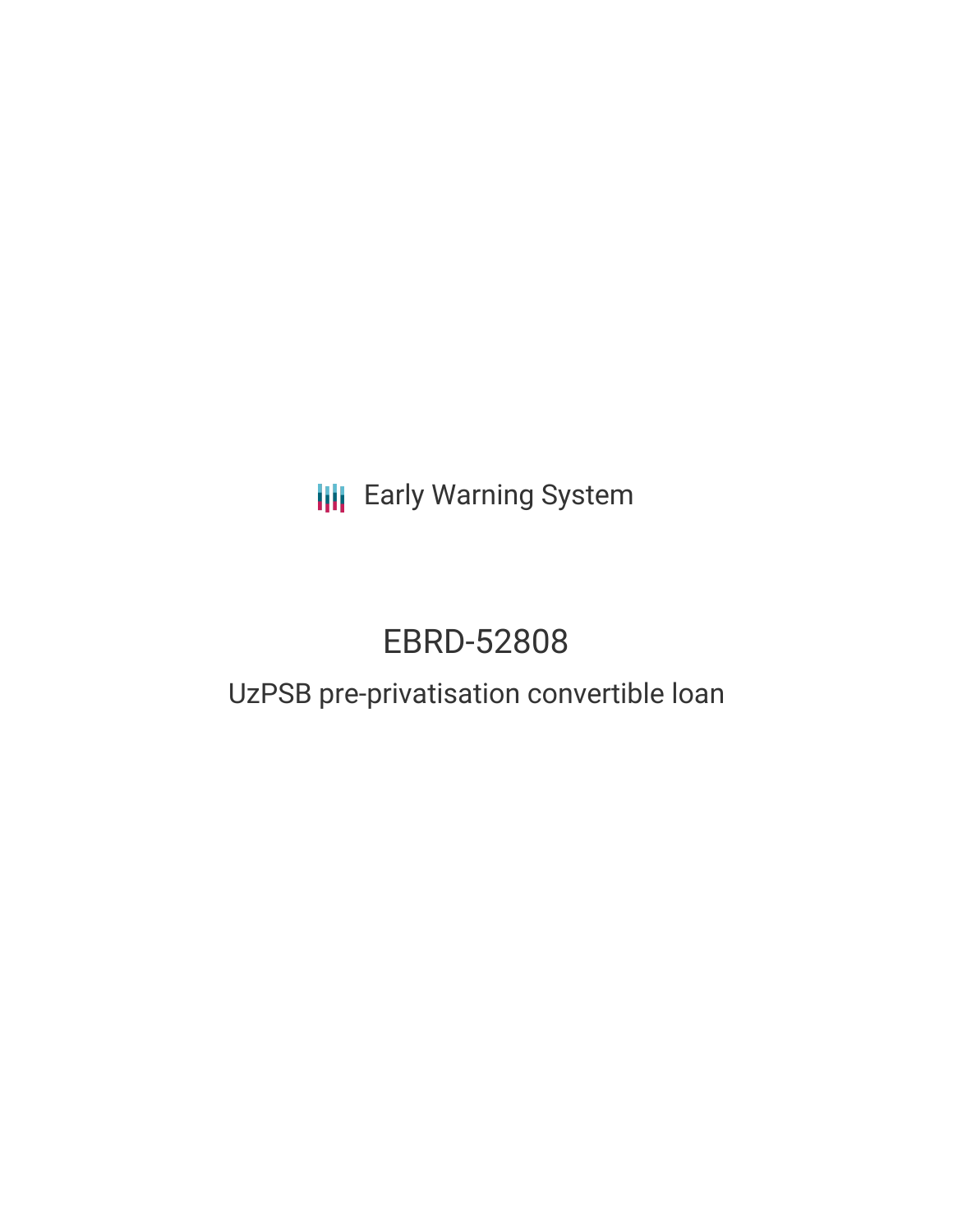

#### **Quick Facts**

| <b>Countries</b>               | Uzbekistan                                                    |
|--------------------------------|---------------------------------------------------------------|
| <b>Financial Institutions</b>  | European Bank for Reconstruction and Development (EBRD)       |
| <b>Status</b>                  | Proposed                                                      |
| <b>Bank Risk Rating</b>        | FI                                                            |
| <b>Voting Date</b>             | 2022-01-26                                                    |
| <b>Borrower</b>                | UZBEK INDUSTRIAL AND CONSTRUCTION BANK JSCB (UZPROMSTROYBANK) |
| <b>Sectors</b>                 | Finance                                                       |
| <b>Investment Type(s)</b>      | Loan                                                          |
| <b>Investment Amount (USD)</b> | \$50.00 million                                               |
| <b>Project Cost (USD)</b>      | \$50.00 million                                               |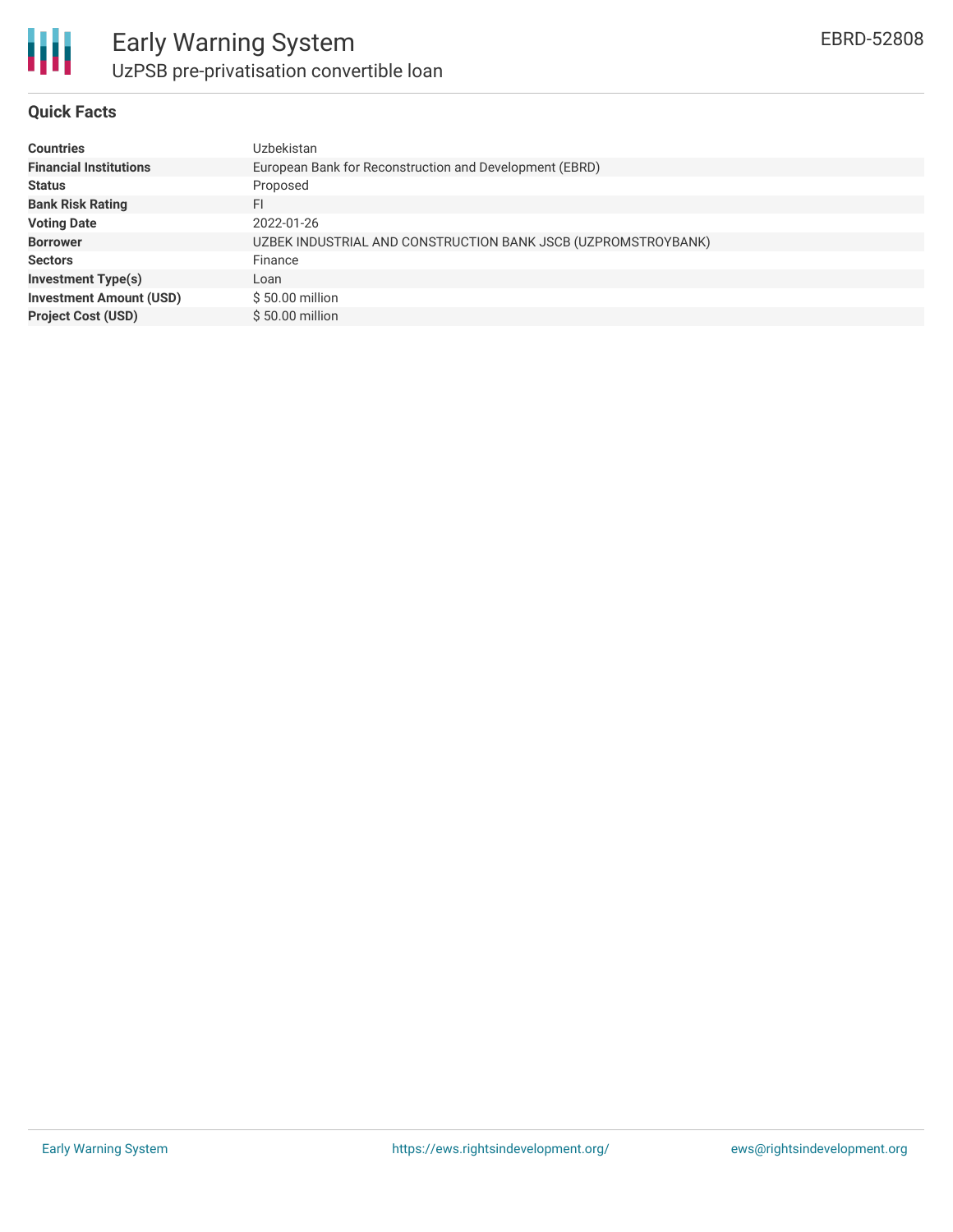

### **Project Description**

Under this project EBRD provides a loan of up to US\$ 50 million to Uzbek Industrial and Construction Bank (UzPSB) for supporting energy sector and private-sector borrowers.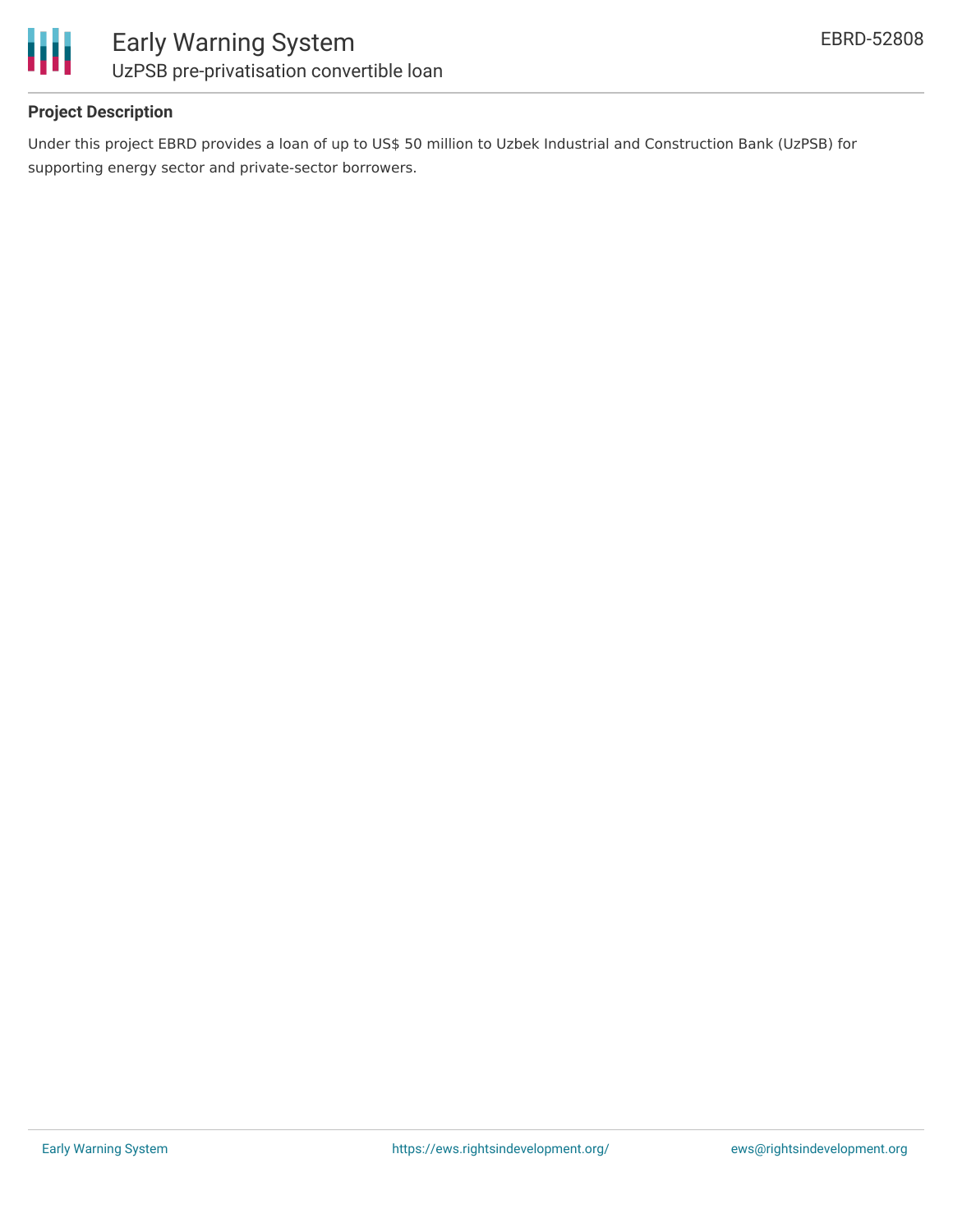冊

### **Investment Description**

European Bank for Reconstruction and Development (EBRD)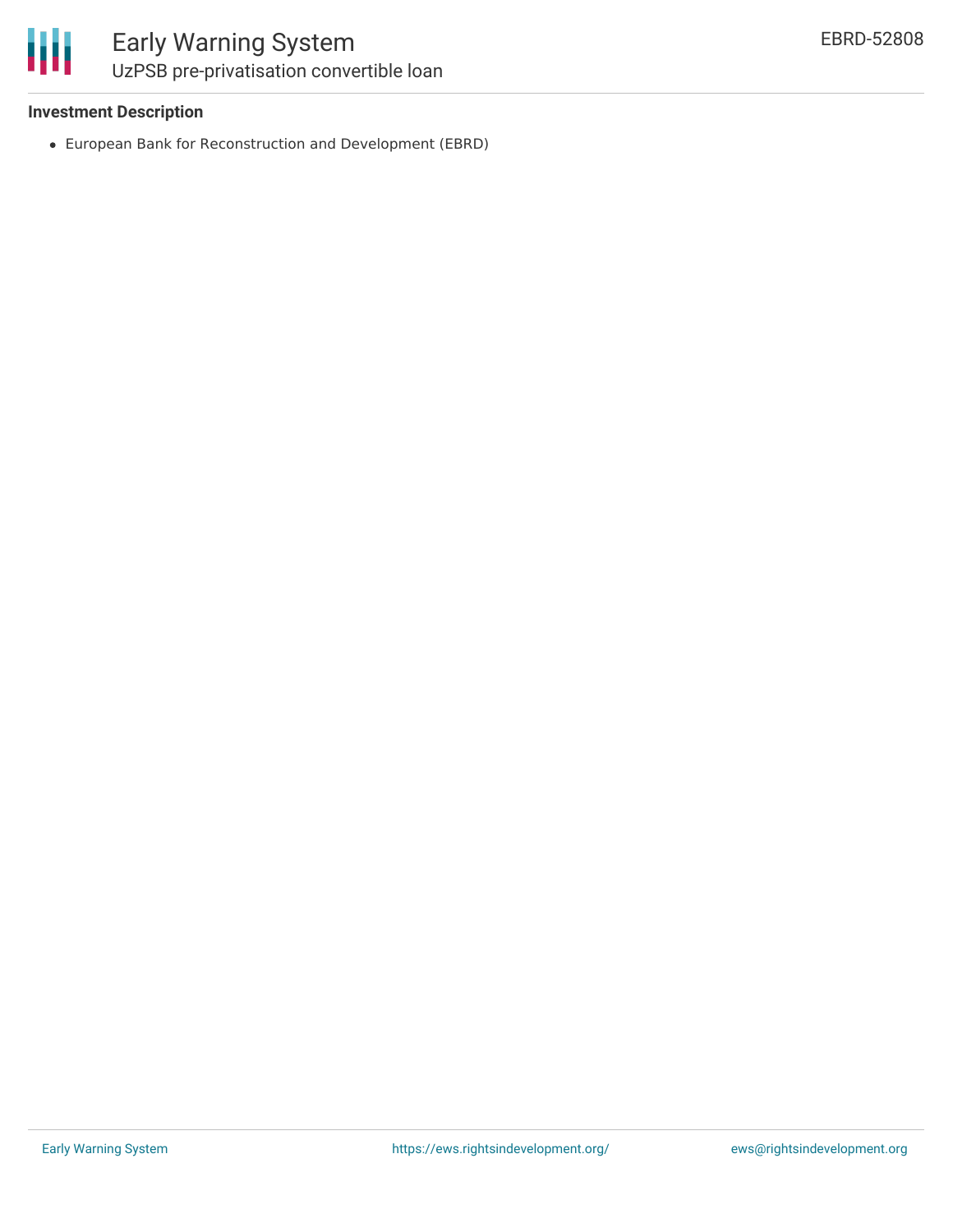

Ш

### **Private Actors Description**

UzPSB is the oldest banks in Uzbekistan, ranked third by assets (13 per cent of the market share). The bank is majority-owned by the state of Uzbekistan, primarily via the Ministry of Finance. At end of the first half of 2021, its equity stood at US\$ 651 million and total assets at US\$ 4.78 billion. UzPSB aims to become the first green bank in Uzbekistanby supporting sustainable environmental transition of its clients. It has a network of 44 branches and 146 banking service centres, with 3,885 employees servicing 1.5 million clients across the country. UzPSB is rated by Fitch (BB-/stable) and by S&P (BB-/ Negative).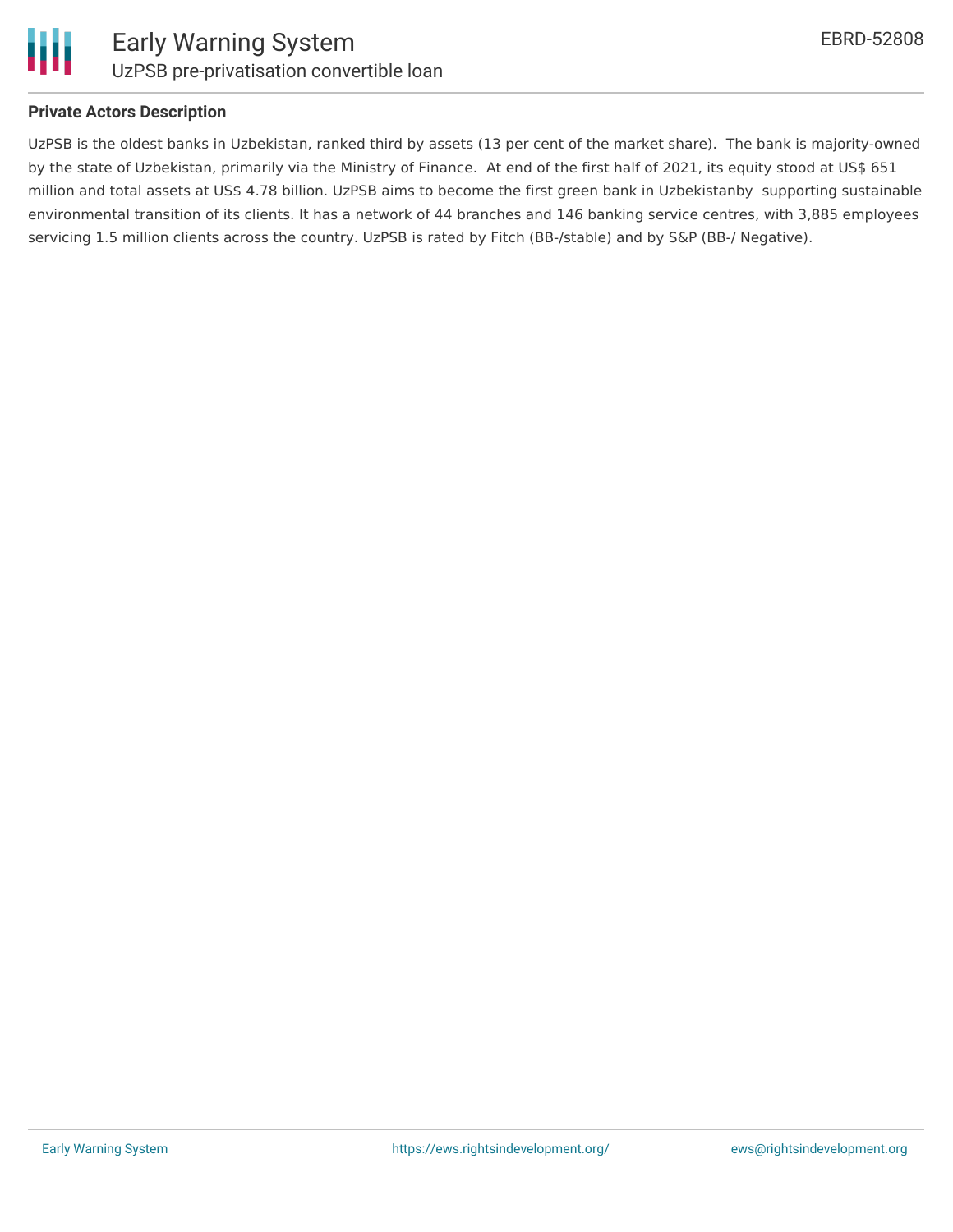

# Early Warning System

UzPSB pre-privatisation convertible loan

| <b>Private Actor 1</b> | <b>Private Actor</b><br>  Role | <b>Private Actor</b><br>l Sector | <b>Relation</b>          | <b>Private Actor 2</b>    | <b>Private Actor</b><br>2 Role | <b>Private Actor</b><br>2 Sector |
|------------------------|--------------------------------|----------------------------------|--------------------------|---------------------------|--------------------------------|----------------------------------|
|                        | -                              |                                  | $\overline{\phantom{a}}$ | Uzpromstroybank ("UzPSB") | Client                         | Finance                          |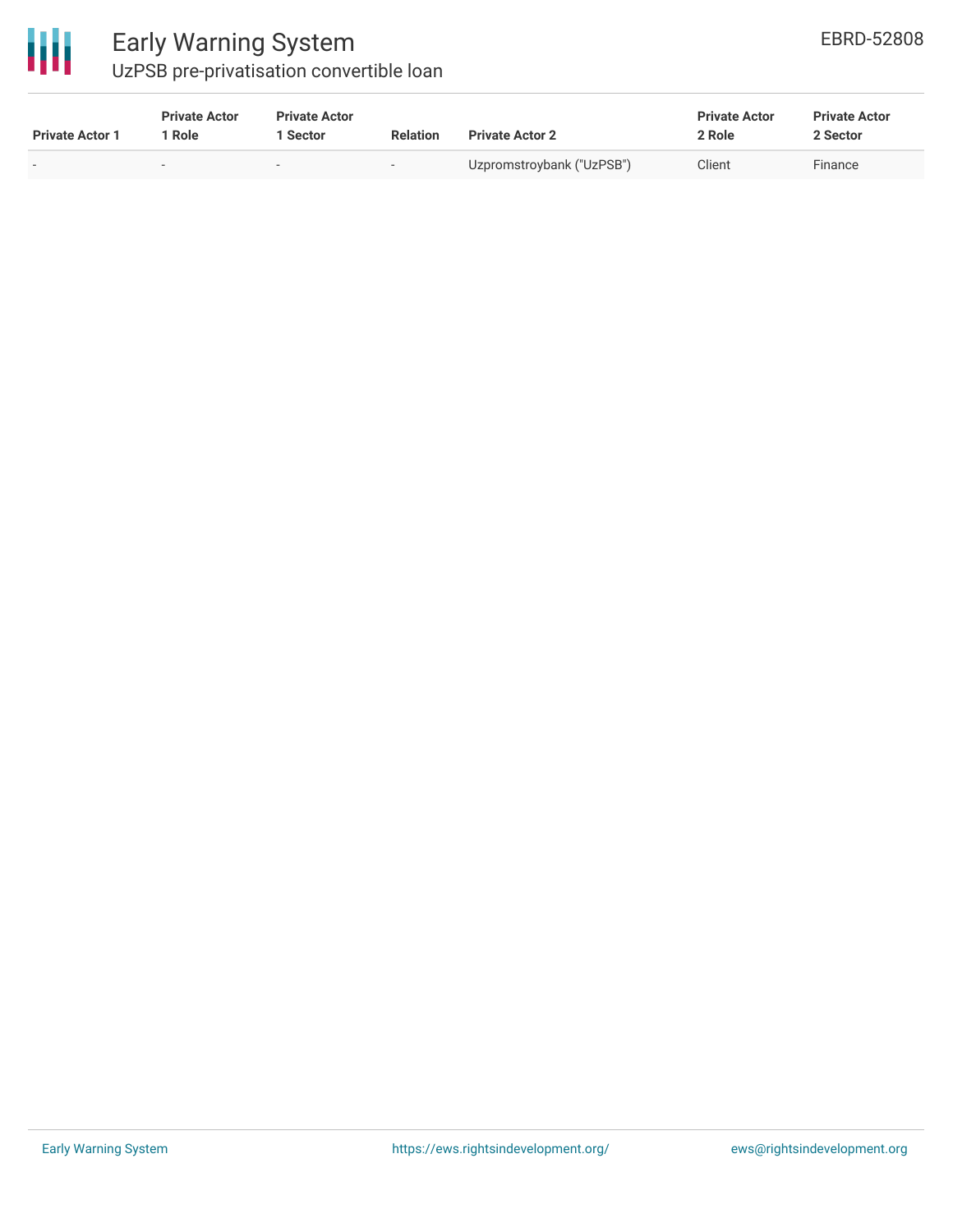# **Contact Information**

# **COMPANY CONTACT INFORMATION**

Akmal Palvanov, Director, FI&IR; Departmentak\_palvanov@uzpsb.uz+99871 120 45 00 (ext. 1110)+99894 711 16 55https://sqb.uz3, Shakhrisabz str. Tashkent 100000, Uzbekistan

# **ACCESS TO INFORMATION**

You can request information by emailing: accessinfo@ebrd.com or by using this electronic form: https://www.ebrd.com/eform/information-request

## **ACCOUNTABILITY MECHANISM OF EBRD**

The Project Complaint Mechanism (PCM) is the independent complaint mechanism and fact-finding body for people who have been or are likely to be adversely affected by an European Bank for Reconstruction and Development (EBRD)-financed project. If you submit a complaint to the PCM, it may assess compliance with EBRD's own policies and procedures to prevent harm to the environment or communities or it may assist you in resolving the problem that led to the complaint through a dialogue with those implementing the project. Additionally, the PCM has the authority to recommend a project be suspended in the event that harm is imminent.

You can contact the PCM at: pcm@ebrd.com or you can submit a complaint online using an online form at: http://www.ebrd.com/eform/pcm/complaint\_form?language=en

You can learn more about the PCM and how to file a complaint at: http://www.ebrd.com/work-with-us/project-finance/projectcomplaint-mechanism.html